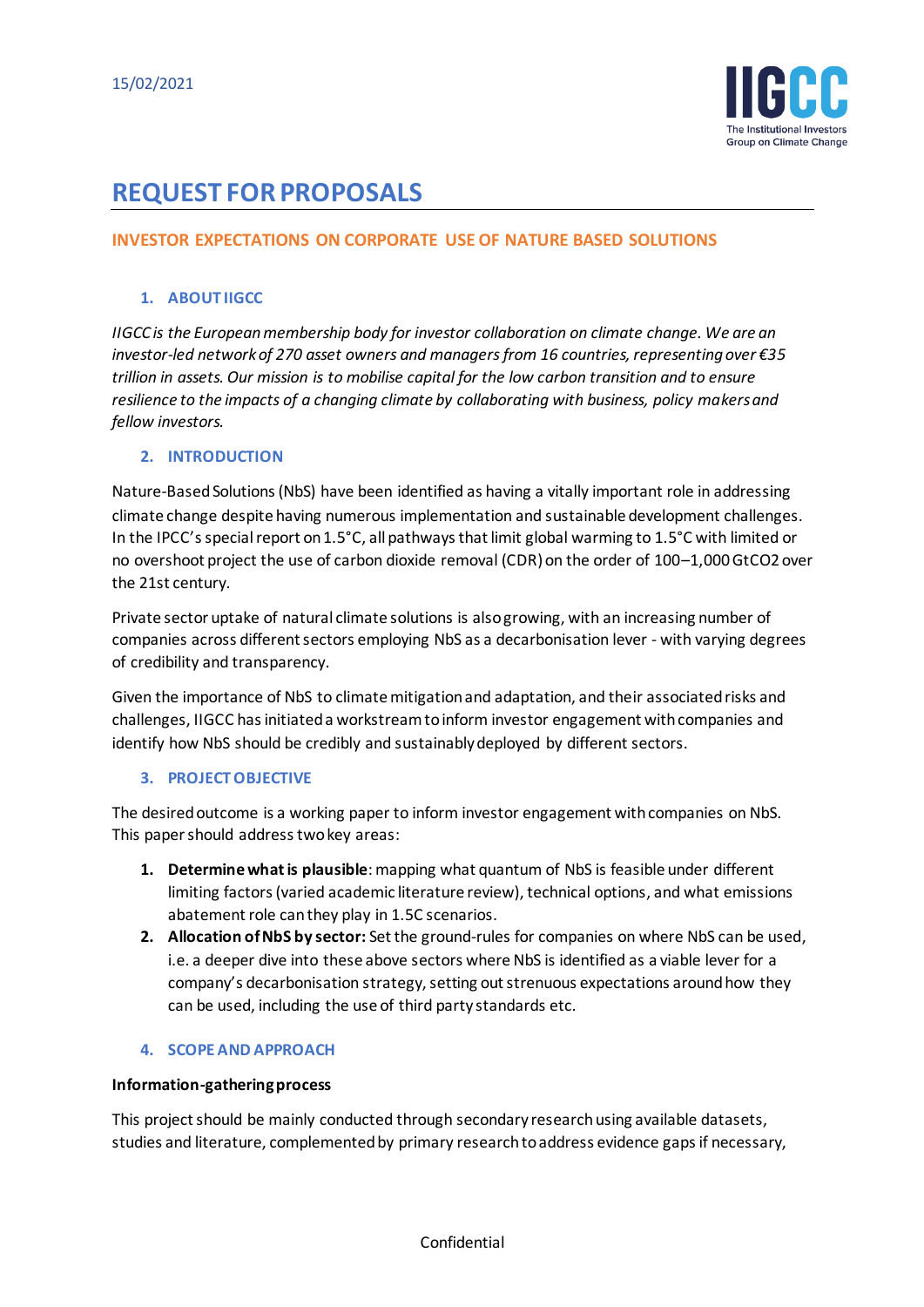# 15/02/2021

and supplemented by interviews with relevant experts, including NGOs and relevant companies across different sectors (maximum 8 companies) as necessary.

### **5. Deliverables**

The deliverable should consist of a concise report addressing the components set out below. It should be succinct, clear and in plain English. Visuals (charts, schemes) are preferred over lengthy text but data should be well contextualised.

## **1. Introduction:**

- Document purpose: set out the objective of the document, clarify the quantum of NbS feasible and how companies in different sectors can use or invest in NbS
- Context: provide a short history of why this issue has become important (e.g. wave of corporate commitments, initiatives to scale-up their use/market) and how the Paris Agreement frames the role of carbon extraction
- Application: set out how investors will use this document (as an engagement tool with companies)

## **2. Supply: Overview of what Nature Based Solutions are;the potential role they can play in the transition to net zero**

*This section should ensure that it includes any assumptions, interdependencies and data issues* 

- A summary of how relevant 1.5-degree scenarios (e.g. IEA, IPCC, European Commission) anticipate scaling NbS and their carbon abatement potential
- An assessment of the minimum and maximum level of NbS availability for a 1.5-degree scenario (IPCC/IEA/European Commission)-What NbS amount can be realistically delivered considering different limiting factors. Academic literature review (preferably a review based on as several academic papers)
- A summary table of the types of NbS or land-use based approaches to carbon extraction that can be considered (including covering side benefits) and the carbon abatement potential by type
	- o Assumptions of tonnes of CO2 of abatement potential per sq. Km by tropical forest, mangrove, agricultural crops, alpine/subalpine, boreal, temperate, secondary, swamp) – preferably explained in simple visual way)
	- o Abatement potential by type of nature-based project
		- Forest-based (reforestation, afforestation, avoided deforestation, land regeneration)
		- Soil carbon sequestration and biochar
		- Combinations of NBS with other technologies (e.g. BECCS)
	- $\circ$  Cost by type of NbS (approximate global cost or references of specific projects)
		- Investment required per unit of land or unit of CO2e abated (e.g. \$M/restored sq.Km of forest or by t CO2 per sqm)
		- Breakdown of cost (e.g. land purchase, equipment, overhead, maintenance, security, depreciation, water management, other)
		- Total investments required to materialise the CO2 abatement attributed to climate scenarios (One paragraph is fine).

Confidential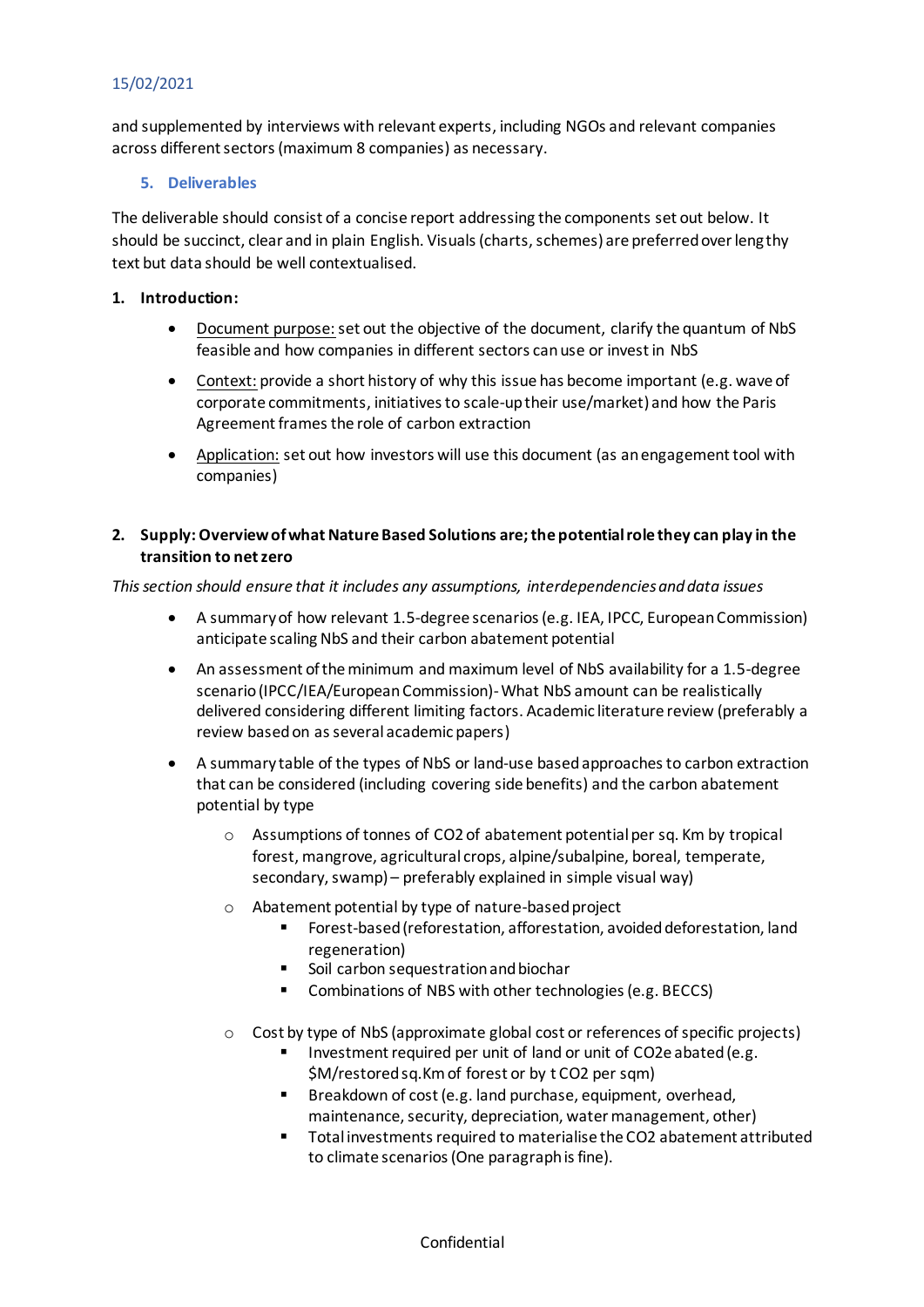# 15/02/2021

- Summary of risks and implications for use of NbS
	- o Permanence of sequestered carbon in NbS over time.
	- o Clearing land for bioenergy
	- o Market controversies (accounting of carbon sequestered, verification of projects)
	- o Strain on food supplies
	- o Human rights controversies (land rights, communities displacement)
	- o Climatic risks (temperature, water demand, fires)

#### **3. Legitimacy of demand: NbS allocation by sector and assessment of expected demand in 1.5 degree scenarios**

- Context and discussion on legitimacy
- Under a 1.5 degree scenario, an assessment of which economy-wide emissions will not be technically (or otherwise) possible to reduce to zero by 2050 and therefore which 'hard to abate' sectors will need to make the use of NbS to reduce to net zero by 2050 (including understanding where NbS is integral to the abatement and demand drivers in certain sectors (such as agriculture) and will therefore be used up in these abatement activities).
- Mitigation hierarchy: what frameworks exist for NbS sector allocation. How NbS are integrated into sector transition plans? Are NbS being prioritised over direct emissions reductions?
- Discussion on why not every sector should use NbS as a decarbonisation pathway (excess demand, land use, preference for hard-to-abate sectors, technology availability to reduce direct process emissions in some sectors)
- Assessment of the market balance in the overall climate scenarios between residual emissions potentially requiring offsets and available volume of NbS.
- OPTIONAL: Demand analysis based on existing corporate & public pledges to use NbS. How would that fit with NbS supply?
- Based on this analysis, a prioritisation of sectors according to their legitimacy criteria:
	- o Ability to reduce direct emissions through technology
	- o Supply chain proximity: AFOLU sector
	- o Other

## **6. TIMELINE**

Please see below a suggested timeline for this project. A detailed timeline will be developed and agreed upon after a consultant has been appointed.

• We expect the work to commence in February 2020 and are looking to conclude the project by May/early June. Where data and information are not available in existing literature we recognise that additional time may be required. Where this is the case, respondents should indicate which components of the project may require additional time to complete.

## **7. RESOURCING**

The proposal should indicate the necessary resource to complete the project, broken down by component.